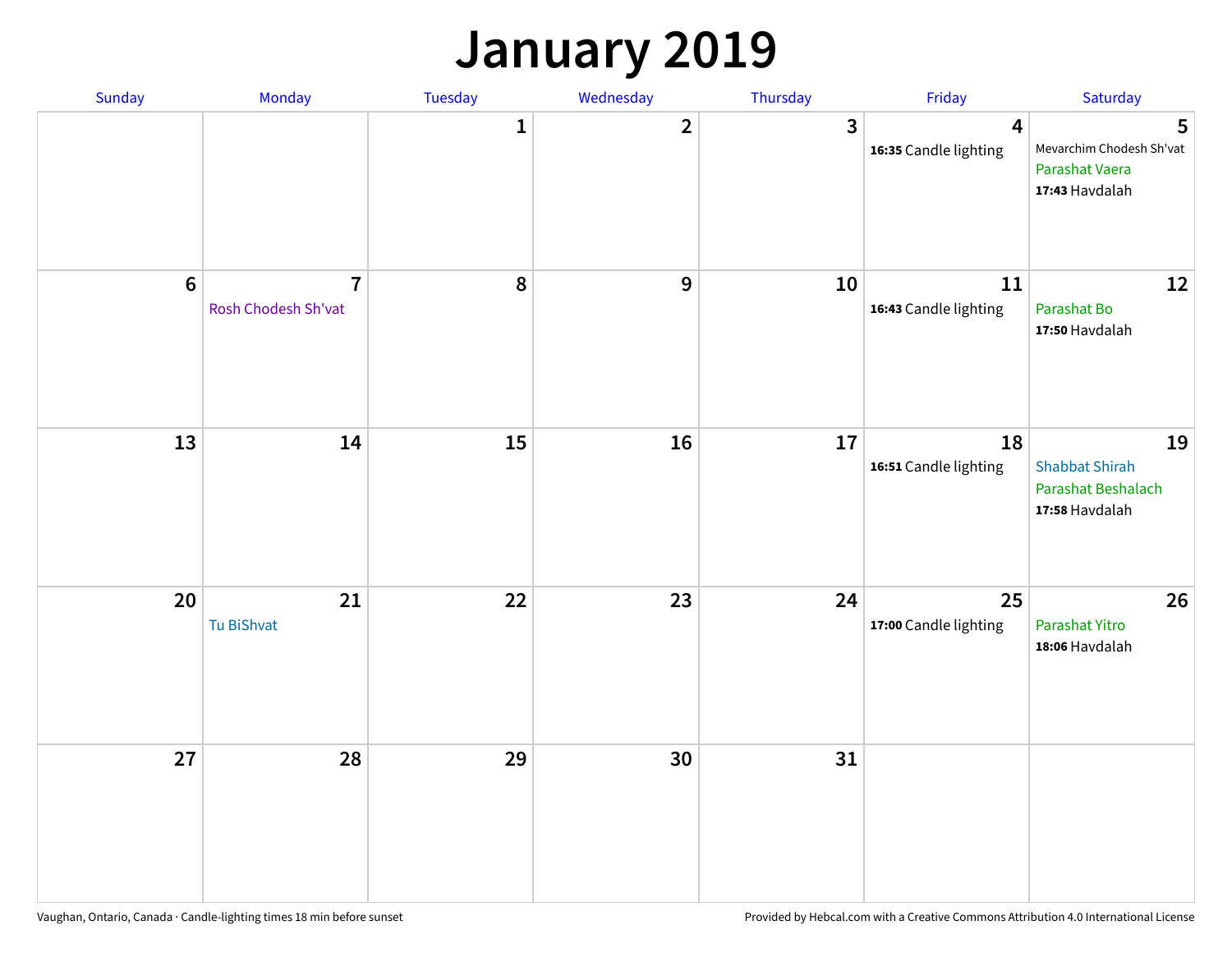# **February 2019**

| Sunday | Monday                  | Tuesday                  | Wednesday                             | Thursday       | Friday                                | Saturday                                                                                  |
|--------|-------------------------|--------------------------|---------------------------------------|----------------|---------------------------------------|-------------------------------------------------------------------------------------------|
|        |                         |                          |                                       |                | $\mathbf{1}$<br>17:10 Candle lighting | $\overline{2}$<br>Mevarchim Chodesh Adar I<br><b>Parashat Mishpatim</b><br>18:15 Havdalah |
| 3      | $\overline{\mathbf{4}}$ | 5<br>Rosh Chodesh Adar I | $6\phantom{1}$<br>Rosh Chodesh Adar I | $\overline{7}$ | $\pmb{8}$<br>17:20 Candle lighting    | 9<br>Parashat Terumah<br>18:24 Havdalah                                                   |
| 10     | ${\bf 11}$              | 12                       | 13                                    | 14             | 15<br>17:29 Candle lighting           | 16<br>Parashat Tetzaveh<br>18:33 Havdalah                                                 |
| 17     | 18                      | 19<br><b>Purim Katan</b> | $20\,$                                | 21             | 22<br>17:39 Candle lighting           | 23<br>Parashat Ki Tisa<br>18:42 Havdalah                                                  |
| 24     | 25                      | 26                       | 27                                    | 28             |                                       |                                                                                           |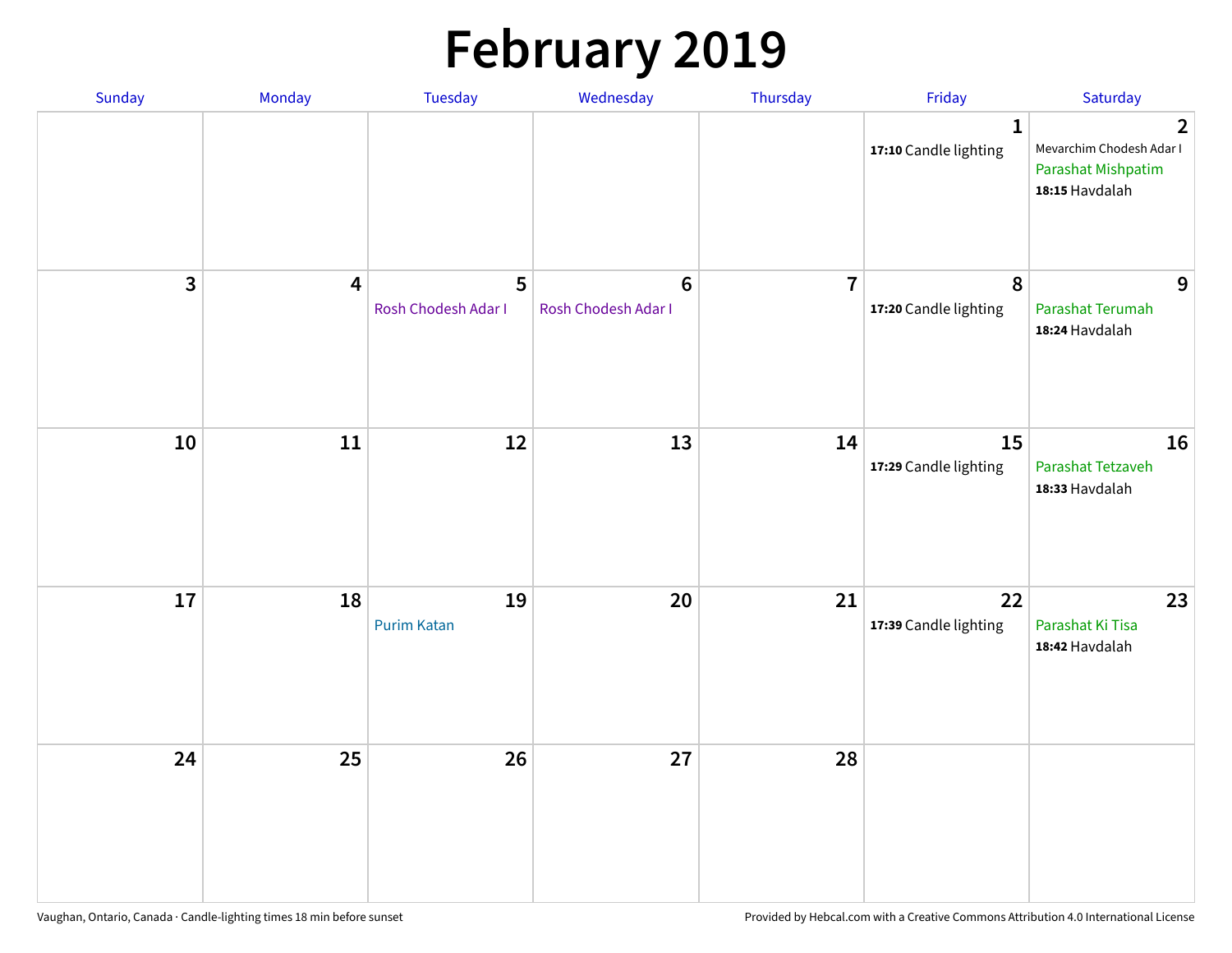### **March 2019**

| Sunday       | Monday | Tuesday | Wednesday                                                                                | Thursday                               | Friday                                              | Saturday                                                                                                      |
|--------------|--------|---------|------------------------------------------------------------------------------------------|----------------------------------------|-----------------------------------------------------|---------------------------------------------------------------------------------------------------------------|
|              |        |         |                                                                                          |                                        | $\mathbf{1}$<br>17:48 Candle lighting               | $\overline{2}$<br><b>Shabbat Shekalim</b><br>Mevarchim Chodesh Adar II<br>Parashat Vayakhel<br>18:50 Havdalah |
| $\mathbf{3}$ | 4      | 5       | $6\phantom{1}6$                                                                          | $\overline{7}$<br>Rosh Chodesh Adar II | 8<br>Rosh Chodesh Adar II<br>17:57 Candle lighting  | 9<br>Parashat Pekudei<br>18:59 Havdalah                                                                       |
| 10           | 11     | 12      | 13                                                                                       | 14                                     | 15<br>19:05 Candle lighting                         | 16<br><b>Shabbat Zachor</b><br>Parashat Vayikra<br>20:08 Havdalah                                             |
| 17           | 18     | 19      | 20<br>05:56 Fast begins<br><b>Ta'anit Esther</b><br>20:05 Fast ends<br><b>Erev Purim</b> | 21<br>Purim                            | 22<br><b>Shushan Purim</b><br>19:14 Candle lighting | 23<br>Parashat Tzav<br>20:17 Havdalah                                                                         |
| 24           | 25     | 26      | 27                                                                                       | 28                                     | 29<br>19:23 Candle lighting                         | 30<br><b>Shabbat Parah</b><br>Mevarchim Chodesh Nisan<br>Parashat Shmini<br>20:25 Havdalah                    |
| 31           |        |         |                                                                                          |                                        |                                                     |                                                                                                               |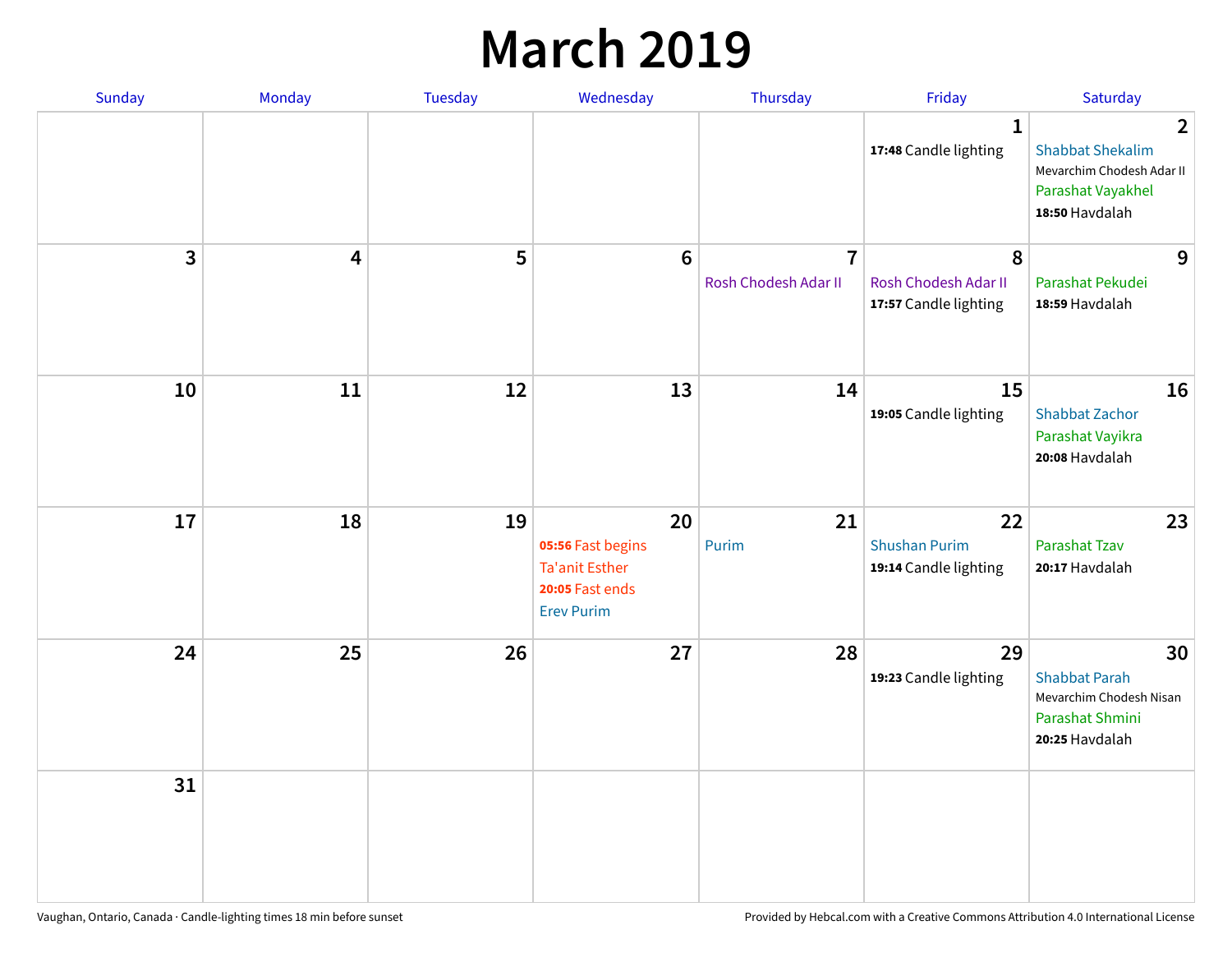## **April 2019**

| Sunday                            | Monday                  | Tuesday                | Wednesday             | Thursday                                        | Friday                                                                                            | Saturday                                                                                        |
|-----------------------------------|-------------------------|------------------------|-----------------------|-------------------------------------------------|---------------------------------------------------------------------------------------------------|-------------------------------------------------------------------------------------------------|
|                                   | $\mathbf{1}$            | $\overline{2}$         | 3                     | 4                                               | 5<br>19:31 Candle lighting                                                                        | 6<br>Shabbat HaChodesh<br><b>Rosh Chodesh Nisan</b><br><b>Parashat Tazria</b><br>20:35 Havdalah |
| $\overline{7}$                    | 8                       | $\boldsymbol{9}$       | 10                    | 11                                              | 12<br>19:39 Candle lighting                                                                       | 13<br><b>Shabbat HaGadol</b><br>Parashat Metzora<br>20:44 Havdalah                              |
| 14                                | 15<br>Yom HaAliyah      | 16                     | 17                    | 18                                              | 19<br>04:55 Fast begins<br><b>Ta'anit Bechorot</b><br><b>Erev Pesach</b><br>19:48 Candle lighting | 20<br>Pesach I<br>20:53 Candle lighting                                                         |
| 21<br>Pesach II<br>20:55 Havdalah | 22<br>Pesach III (CH"M) | 23<br>Pesach IV (CH"M) | 24<br>Pesach V (CH"M) | 25<br>Pesach VI (CH"M)<br>19:55 Candle lighting | 26<br><b>Pesach VII</b><br>19:56 Candle lighting                                                  | 27<br><b>Pesach VIII</b><br>21:03 Havdalah                                                      |
| 28                                | 29                      | 30                     |                       |                                                 |                                                                                                   |                                                                                                 |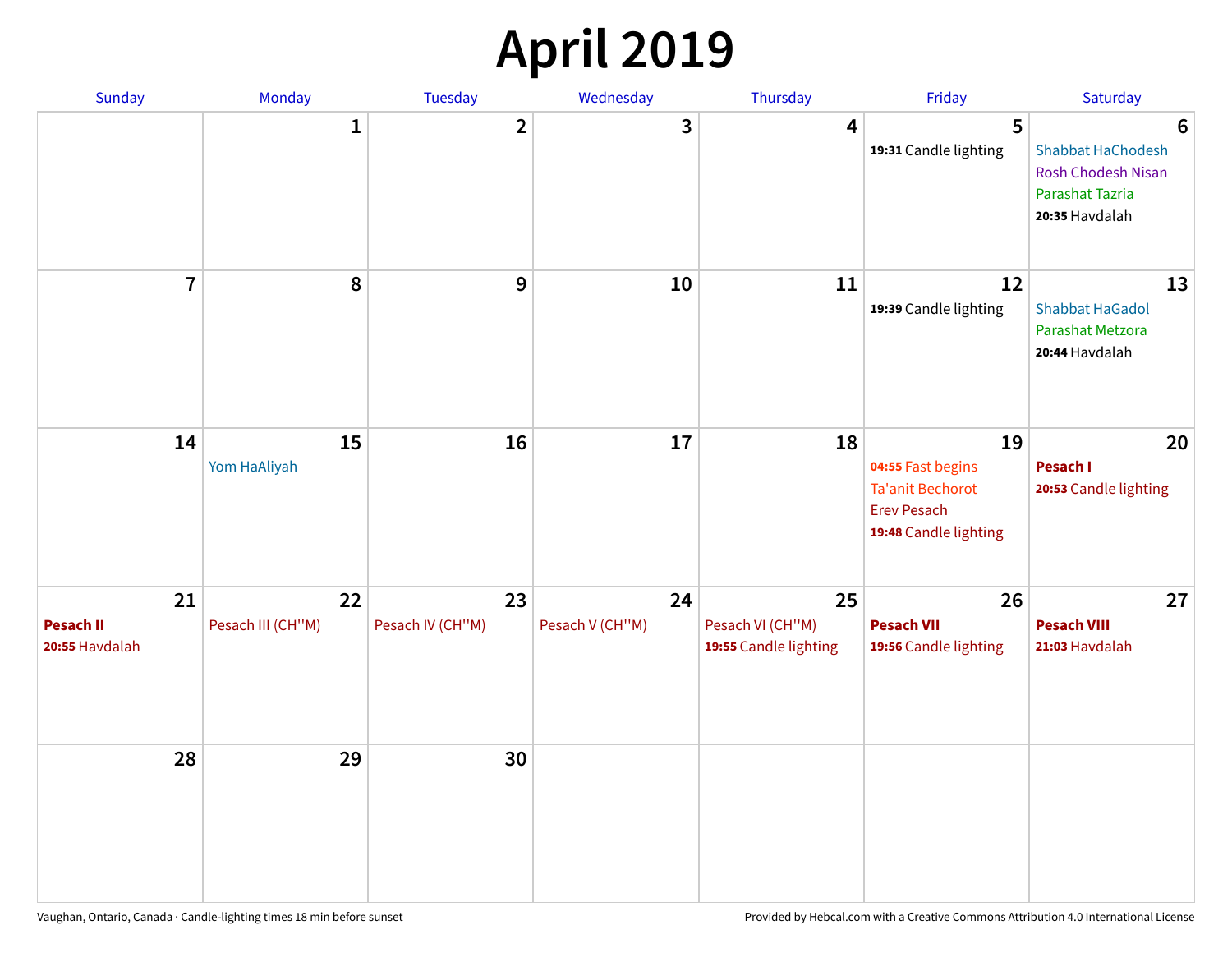### **May 2019**

| Sunday                    | Monday                                 | Tuesday                 | Wednesday                  | Thursday                      | Friday                                  | Saturday                                                              |
|---------------------------|----------------------------------------|-------------------------|----------------------------|-------------------------------|-----------------------------------------|-----------------------------------------------------------------------|
|                           |                                        |                         | 1                          | $\overline{2}$<br>Yom HaShoah | $\overline{3}$<br>20:05 Candle lighting | 4<br>Mevarchim Chodesh Iyyar<br>Parashat Achrei Mot<br>21:12 Havdalah |
| 5<br>Rosh Chodesh Iyyar   | $\boldsymbol{6}$<br>Rosh Chodesh Iyyar | $\overline{\mathbf{r}}$ | $\pmb{8}$<br>Yom HaZikaron | 9<br>Yom HaAtzma'ut           | 10<br>20:13 Candle lighting             | 11<br>Parashat Kedoshim<br>21:22 Havdalah                             |
| 12                        | 13                                     | 14                      | 15                         | 16                            | 17<br>20:20 Candle lighting             | 18<br>Parashat Emor<br>21:31 Havdalah                                 |
| 19<br><b>Pesach Sheni</b> | 20                                     | 21                      | 22                         | 23<br>Lag BaOmer              | 24<br>20:28 Candle lighting             | 25<br>Parashat Behar<br>21:39 Havdalah                                |
| 26                        | 27                                     | 28                      | 29                         | 30                            | 31<br>20:34 Candle lighting             |                                                                       |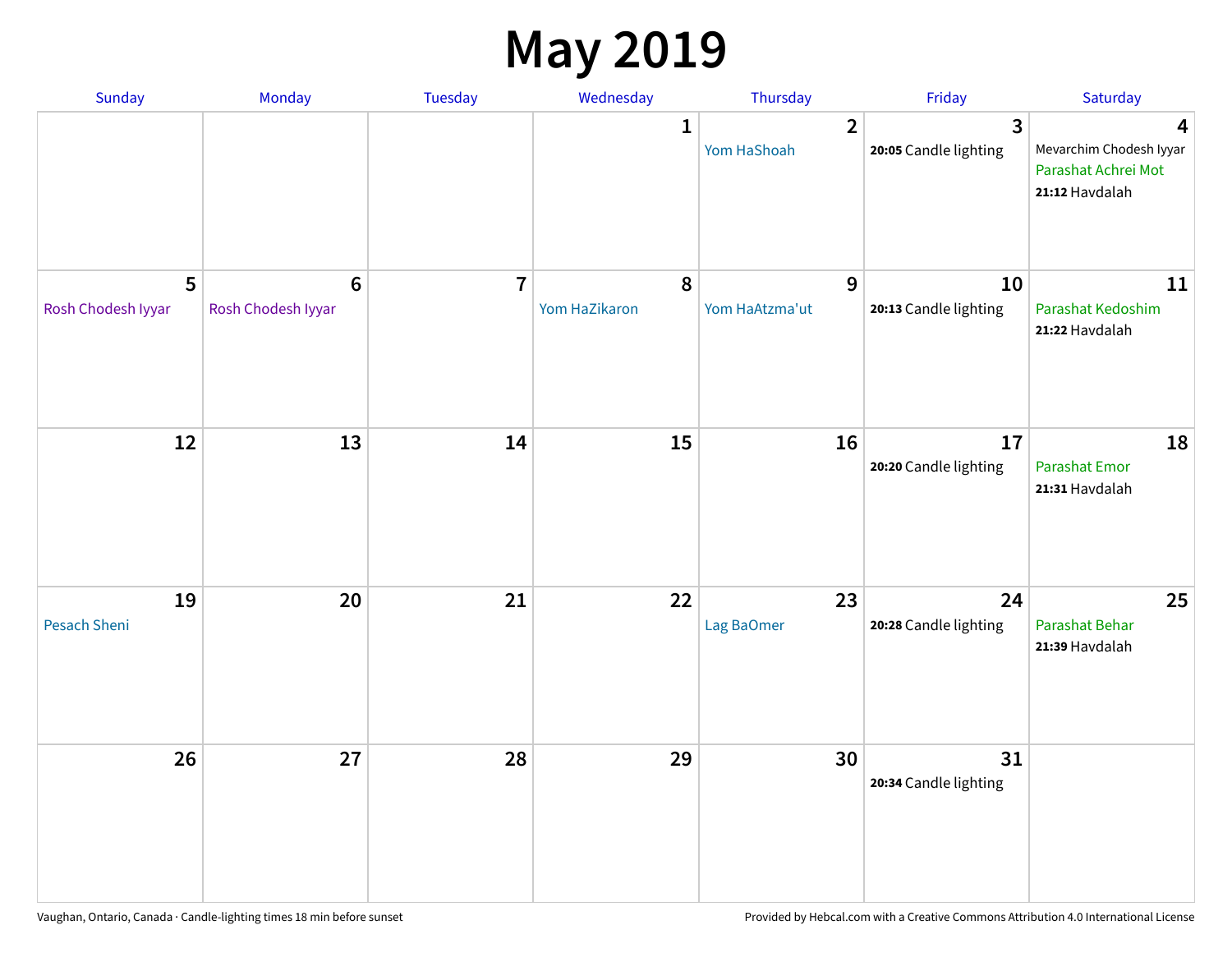#### **June 2019**

| Sunday                                         | Monday                                    | Tuesday                 | Wednesday | Thursday        | Friday                                  | Saturday                                                               |
|------------------------------------------------|-------------------------------------------|-------------------------|-----------|-----------------|-----------------------------------------|------------------------------------------------------------------------|
|                                                |                                           |                         |           |                 |                                         | 1<br>Mevarchim Chodesh Sivan<br>Parashat Bechukotai<br>21:47 Havdalah  |
| $\overline{2}$<br>Yom Yerushalayim             | $\mathbf{3}$                              | 4<br>Rosh Chodesh Sivan | 5         | $6\phantom{1}6$ | $\overline{7}$<br>20:39 Candle lighting | 8<br><b>Erev Shavuot</b><br>Parashat Bamidbar<br>21:53 Candle lighting |
| 9<br><b>Shavuot I</b><br>21:53 Candle lighting | 10<br><b>Shavuot II</b><br>21:54 Havdalah | 11                      | 12        | 13              | 14<br>20:43 Candle lighting             | 15<br><b>Parashat Nasso</b><br>21:57 Havdalah                          |
| 16                                             | 17                                        | 18                      | 19        | 20              | 21<br>20:45 Candle lighting             | 22<br>Parashat Beha'alotcha<br>21:59 Havdalah                          |
| 23                                             | 24                                        | 25                      | 26        | 27              | 28<br>20:46 Candle lighting             | 29<br>Mevarchim Chodesh Tamuz<br>Parashat Sh'lach<br>21:59 Havdalah    |
| 30                                             |                                           |                         |           |                 |                                         |                                                                        |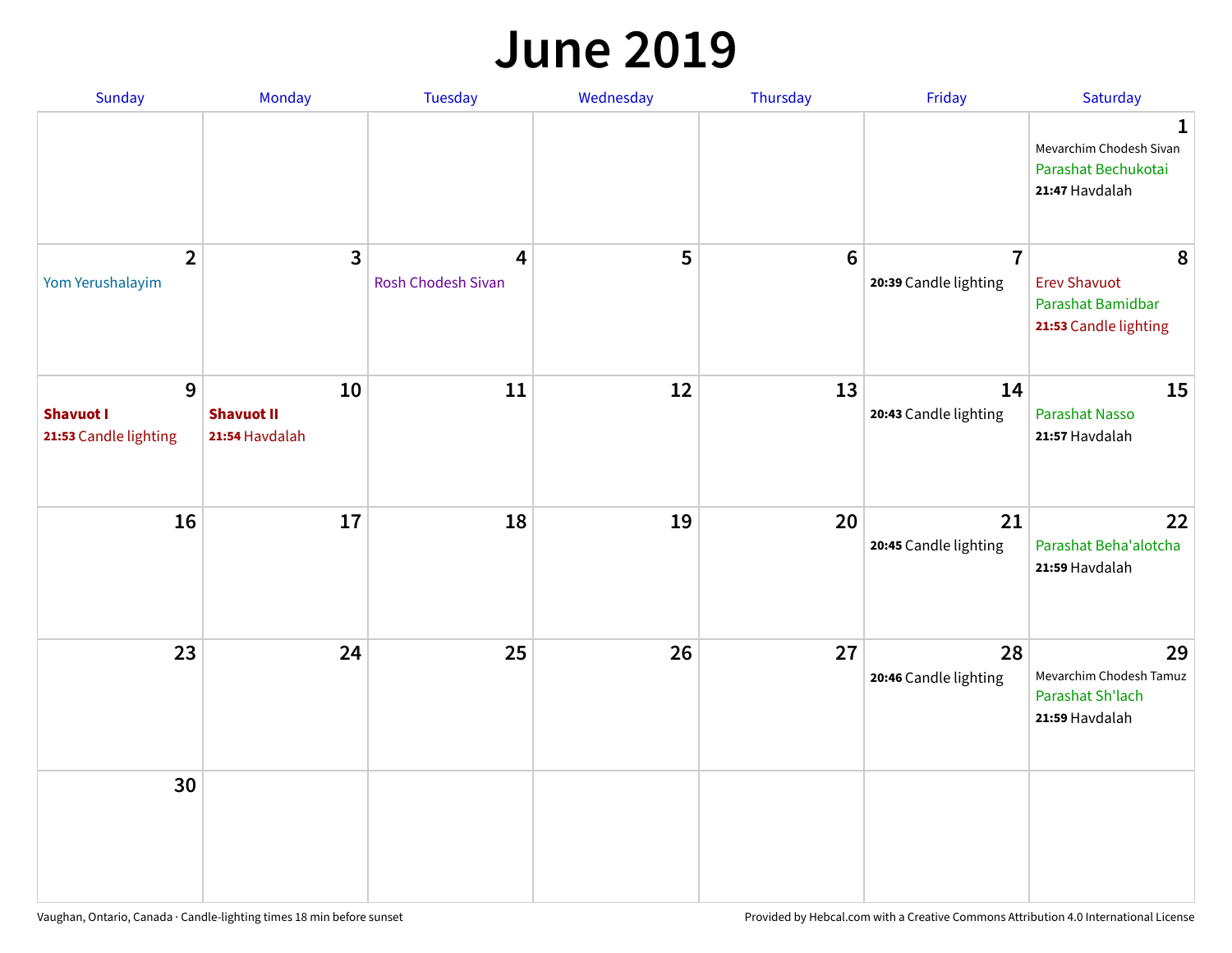## **July 2019**

| Sunday                                                           | Monday       | Tuesday        | Wednesday                                   | Thursday                | Friday                      | Saturday                                                                |
|------------------------------------------------------------------|--------------|----------------|---------------------------------------------|-------------------------|-----------------------------|-------------------------------------------------------------------------|
|                                                                  | $\mathbf{1}$ | $\overline{2}$ | $\overline{3}$<br><b>Rosh Chodesh Tamuz</b> | 4<br>Rosh Chodesh Tamuz | 5<br>20:45 Candle lighting  | 6<br>Parashat Korach<br>21:57 Havdalah                                  |
| $\overline{7}$                                                   | 8            | $\overline{9}$ | 10                                          | 11                      | 12<br>20:41 Candle lighting | 13<br>Parashat Chukat<br>21:52 Havdalah                                 |
| 14                                                               | 15           | 16             | 17                                          | 18                      | 19<br>20:36 Candle lighting | 20<br><b>Parashat Balak</b><br>21:46 Havdalah                           |
| 21<br>04:03 Fast begins<br><b>Tzom Tammuz</b><br>21:35 Fast ends | 22           | 23             | 24                                          | 25                      | 26<br>20:30 Candle lighting | 27<br>Mevarchim Chodesh Av<br><b>Parashat Pinchas</b><br>21:38 Havdalah |
| 28                                                               | 29           | 30             | 31                                          |                         |                             |                                                                         |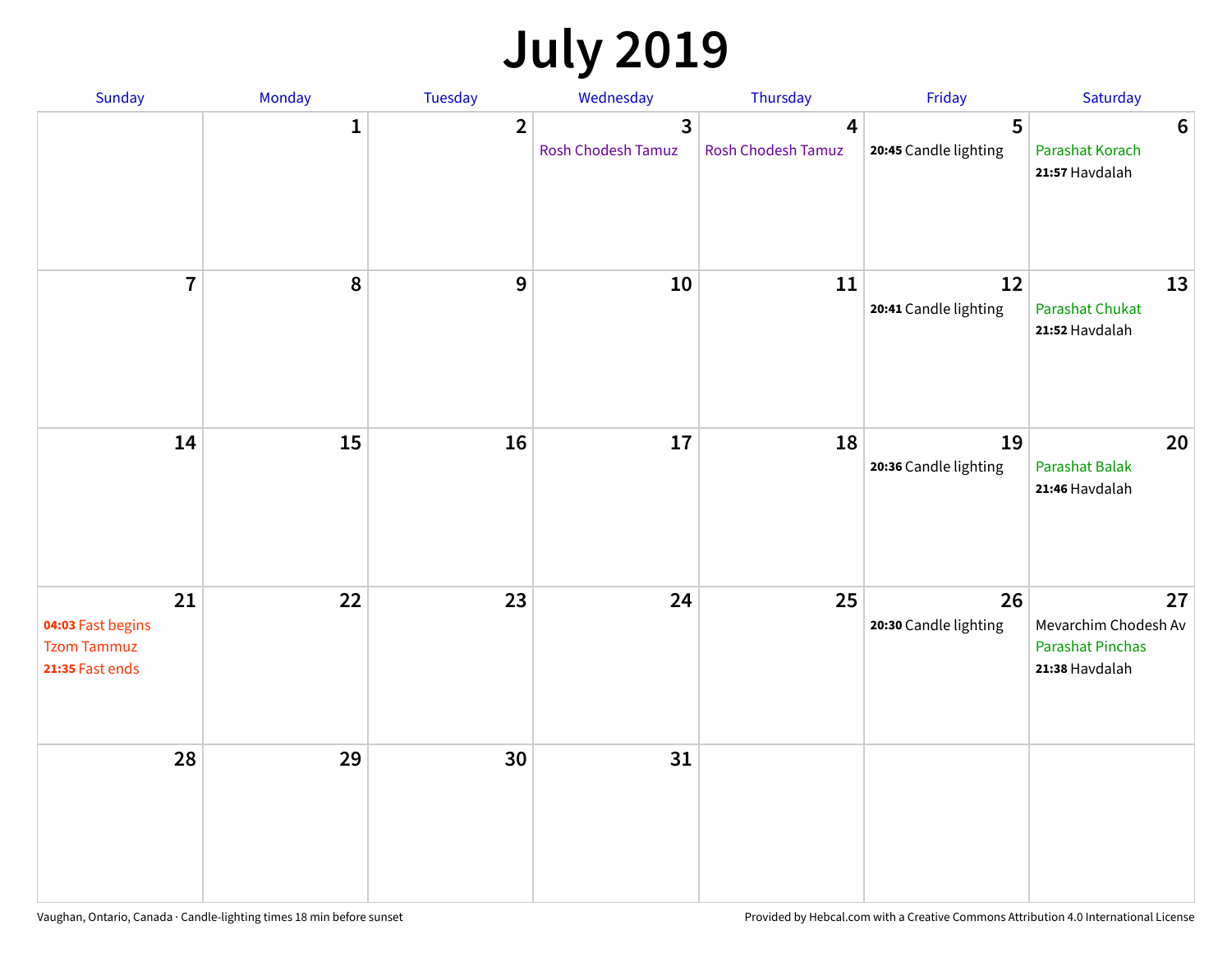## **August 2019**

| Sunday                                          | Monday | Tuesday         | Wednesday               | Thursday     | Friday                                                     | Saturday                                                                                                   |
|-------------------------------------------------|--------|-----------------|-------------------------|--------------|------------------------------------------------------------|------------------------------------------------------------------------------------------------------------|
|                                                 |        |                 |                         | $\mathbf{1}$ | $\overline{2}$<br>Rosh Chodesh Av<br>20:22 Candle lighting | $\overline{\mathbf{3}}$<br>Parashat Matot-Masei<br>21:28 Havdalah                                          |
| $\overline{\mathbf{4}}$                         | 5      | $6\phantom{1}6$ | $\overline{\mathbf{I}}$ | 8            | 9<br>20:13 Candle lighting                                 | 10<br><b>Shabbat Chazon</b><br>20:30 Fast begins<br>Erev Tish'a B'Av<br>Parashat Devarim<br>21:17 Havdalah |
| 11<br>Tish'a B'Av (observed)<br>21:07 Fast ends | 12     | 13              | 14                      | 15           | 16<br>Tu B'Av<br>20:02 Candle lighting                     | 17<br><b>Shabbat Nachamu</b><br>Parashat Vaetchanan<br>21:06 Havdalah                                      |
| 18                                              | 19     | 20              | 21                      | 22           | 23<br>19:51 Candle lighting                                | 24<br>Mevarchim Chodesh Elul<br><b>Parashat Eikev</b><br>20:53 Havdalah                                    |
| 25                                              | 26     | 27              | 28                      | 29           | 30<br>19:39 Candle lighting                                | 31<br><b>Rosh Chodesh Elul</b><br>Parashat Re'eh<br>20:40 Havdalah                                         |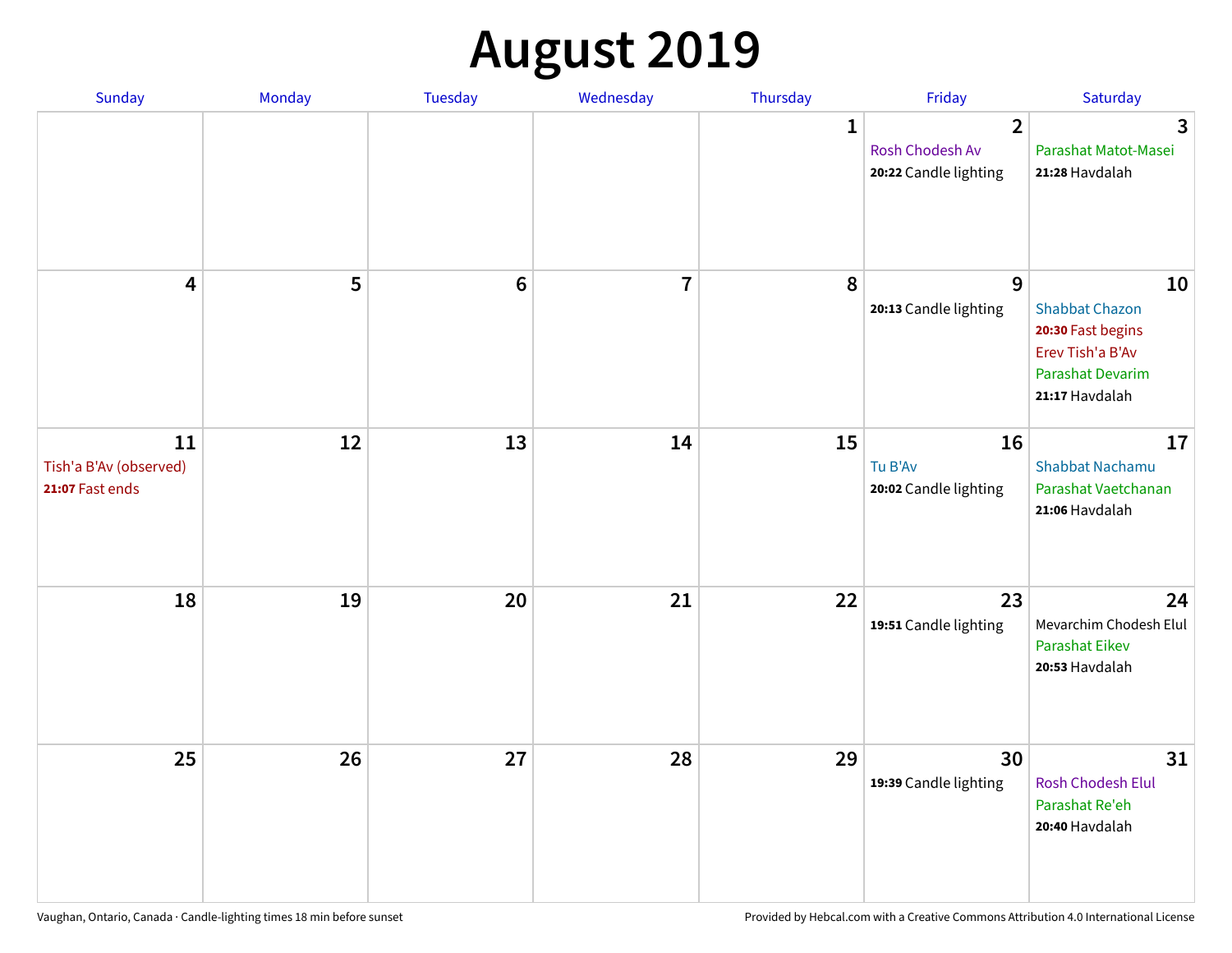### **September 2019**

| Sunday                                                      | Monday                                           | Tuesday | Wednesday | Thursday | Friday                                  | Saturday                                                    |
|-------------------------------------------------------------|--------------------------------------------------|---------|-----------|----------|-----------------------------------------|-------------------------------------------------------------|
| $\mathbf{1}$<br>Rosh Hashana LaBehemot<br>Rosh Chodesh Elul | $\overline{2}$                                   | 3       | 4         | 5        | $6\phantom{1}$<br>19:27 Candle lighting | $\overline{7}$<br><b>Parashat Shoftim</b><br>20:27 Havdalah |
| 8                                                           | $\mathbf{9}$                                     | $10\,$  | 11        | 12       | 13<br>19:14 Candle lighting             | 14<br>Parashat Ki Teitzei<br>20:14 Havdalah                 |
| 15                                                          | 16                                               | 17      | 18        | 19       | 20<br>19:01 Candle lighting             | 21<br>Leil Selichot<br>Parashat Ki Tavo<br>20:00 Havdalah   |
| 22                                                          | 23                                               | 24      | 25        | 26       | 27<br>18:48 Candle lighting             | 28<br>Parashat Nitzavim<br>19:47 Havdalah                   |
| 29<br>Erev Rosh Hashana<br>18:44 Candle lighting            | 30<br>Rosh Hashana 5780<br>19:44 Candle lighting |         |           |          |                                         |                                                             |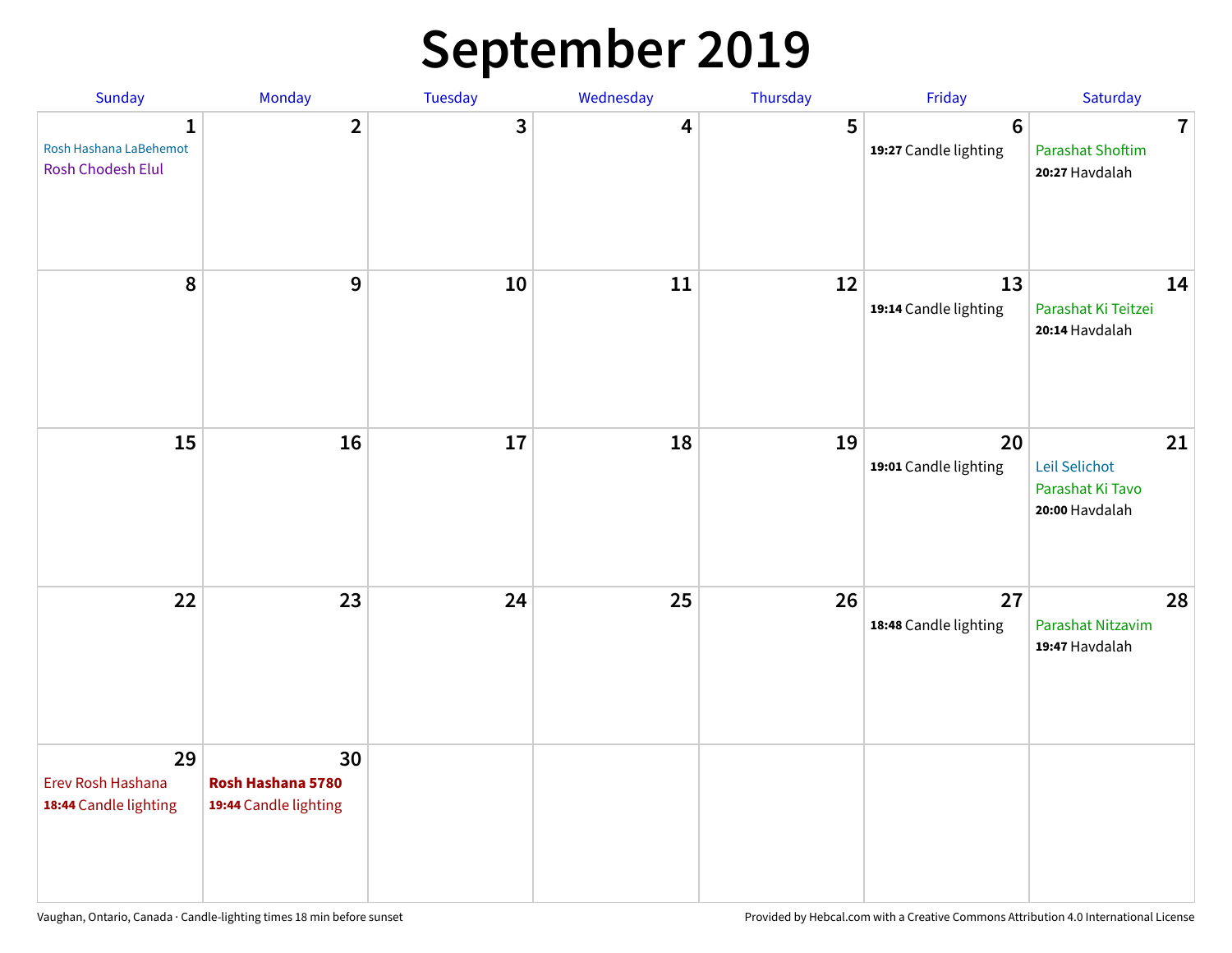## **October 2019**

| Sunday                                                   | <b>Monday</b>                                        | <b>Tuesday</b>                                           | Wednesday                                                                      | Thursday               | Friday                                         | Saturday                                                                       |
|----------------------------------------------------------|------------------------------------------------------|----------------------------------------------------------|--------------------------------------------------------------------------------|------------------------|------------------------------------------------|--------------------------------------------------------------------------------|
|                                                          |                                                      | $\mathbf{1}$<br><b>Rosh Hashana II</b><br>19:42 Havdalah | $\overline{2}$<br>05:51 Fast begins<br><b>Tzom Gedaliah</b><br>19:32 Fast ends | 3                      | $\overline{4}$<br>18:35 Candle lighting        | 5<br><b>Shabbat Shuva</b><br>Parashat Vayeilech<br>19:35 Havdalah              |
| $6\phantom{1}$                                           | $\overline{7}$                                       | 8<br><b>Erev Yom Kippur</b><br>18:28 Candle lighting     | 9<br><b>Yom Kippur</b><br>19:28 Havdalah                                       | 10                     | 11<br>18:23 Candle lighting                    | 12<br>Parashat Ha'Azinu<br>19:23 Havdalah                                      |
| 13<br><b>Erev Sukkot</b><br>18:20 Candle lighting        | 14<br>Sukkot I<br>19:19 Candle lighting              | 15<br><b>Sukkot II</b><br>19:18 Havdalah                 | 16<br>Sukkot III (CH"M)                                                        | 17<br>Sukkot IV (CH"M) | 18<br>Sukkot V (CH"M)<br>18:11 Candle lighting | 19<br>Sukkot VI (CH"M)<br>19:11 Havdalah                                       |
| 20<br>Sukkot VII (Hoshana Raba)<br>18:08 Candle lighting | 21<br><b>Shmini Atzeret</b><br>19:08 Candle lighting | 22<br><b>Simchat Torah</b><br>19:07 Havdalah             | 23                                                                             | 24                     | 25<br>18:00 Candle lighting                    | 26<br>Mevarchim Chodesh Cheshvan<br><b>Parashat Bereshit</b><br>19:01 Havdalah |
| 27                                                       | 28                                                   | 29<br>Rosh Chodesh Cheshvan                              | 30<br>Rosh Chodesh Cheshvan                                                    | 31                     |                                                |                                                                                |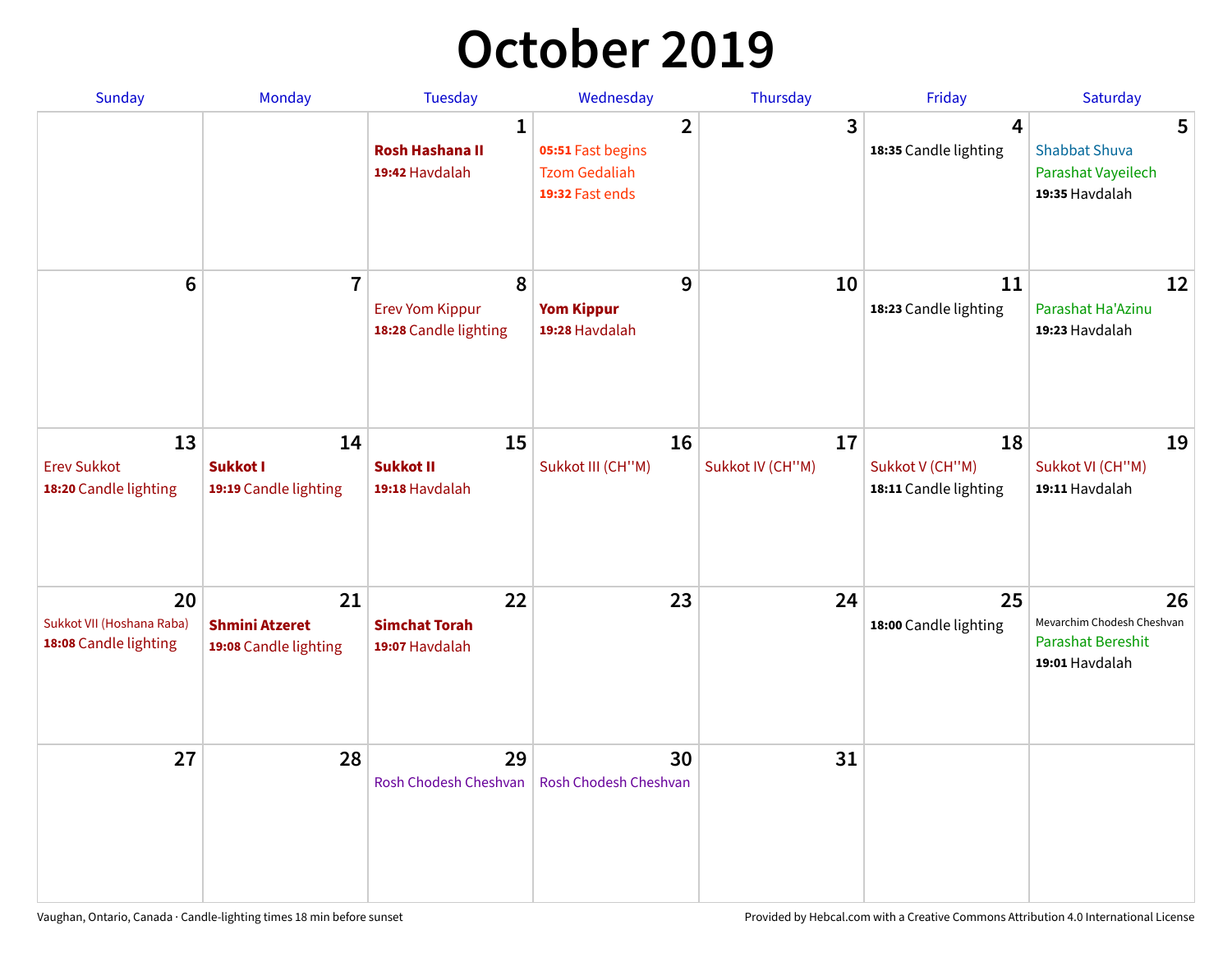#### **November 2019**

| Sunday | Monday                  | <b>Tuesday</b>                      | Wednesday      | Thursday                  | Friday                                                    | Saturday                                                                 |
|--------|-------------------------|-------------------------------------|----------------|---------------------------|-----------------------------------------------------------|--------------------------------------------------------------------------|
|        |                         |                                     |                |                           | $\mathbf{1}$<br>17:50 Candle lighting                     | $\overline{2}$<br><b>Parashat Noach</b><br>18:52 Havdalah                |
| 3      | $\overline{\mathbf{4}}$ | 5<br>Yom HaAliyah School Observance | $6\phantom{1}$ | $\overline{7}$            | 8<br>16:41 Candle lighting                                | 9<br>Parashat Lech-Lecha<br>17:44 Havdalah                               |
| 10     | 11                      | 12                                  | 13             | 14                        | 15<br>16:34 Candle lighting                               | 16<br>Parashat Vayera<br>17:37 Havdalah                                  |
| 17     | 18                      | 19                                  | 20             | 21                        | 22<br>16:28 Candle lighting                               | 23<br>Mevarchim Chodesh Kislev<br>Parashat Chayei Sara<br>17:32 Havdalah |
| 24     | 25                      | 26                                  | 27<br>Sigd     | 28<br>Rosh Chodesh Kislev | 29<br><b>Rosh Chodesh Kislev</b><br>16:24 Candle lighting | 30<br><b>Parashat Toldot</b><br>17:29 Havdalah                           |